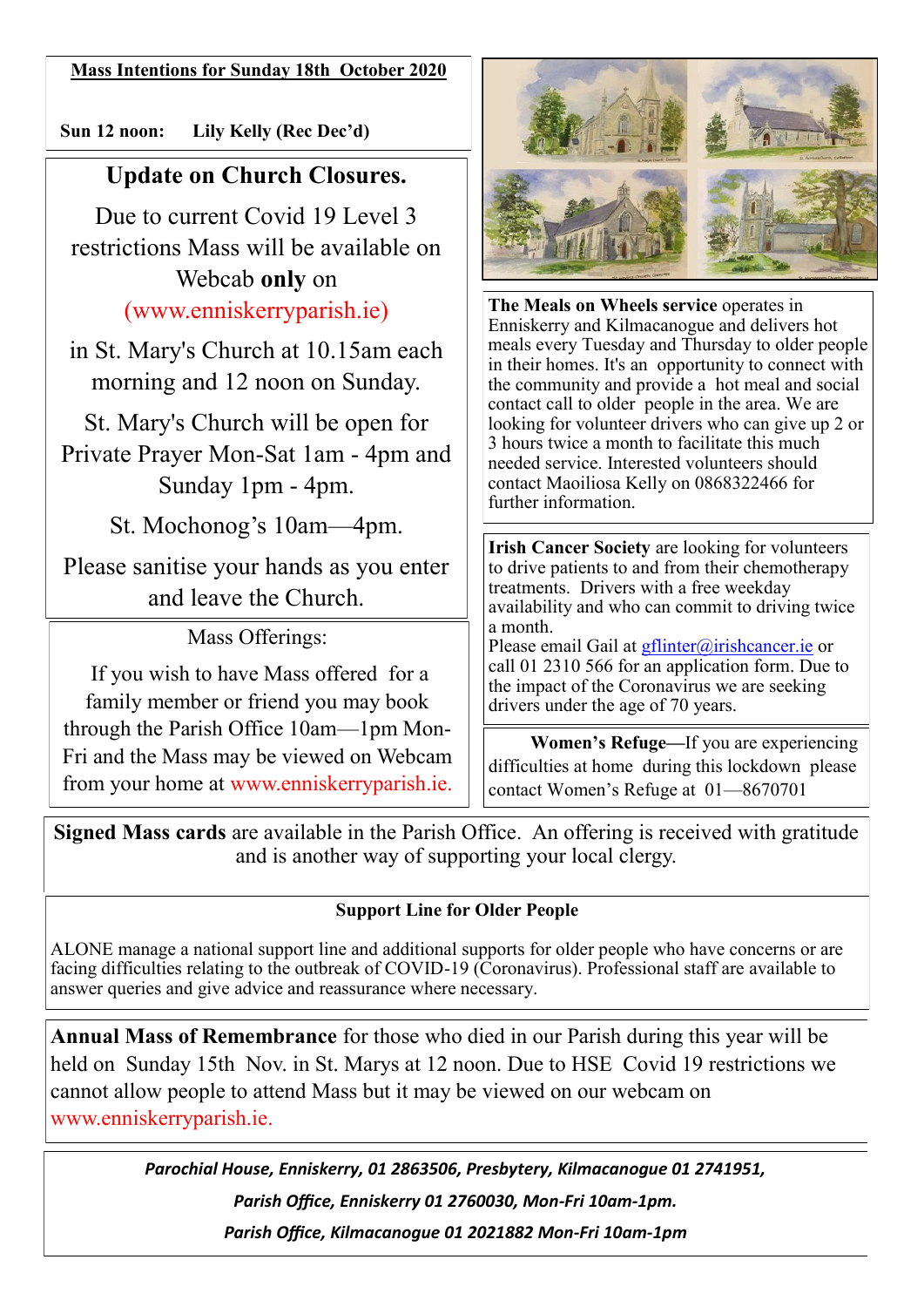# **Annual Mass of Remembrance for those who died in the last year Sunday 15th November – Remembrance Sunday**

This year's Mass of Remembrance for those who died in the last year will be celebrated on Remembrance Sunday, 15th November at 12 noon on webcam in St. Mary's Church, Enniskerry.

All those who had relatives, either from or outside of the parish, who died in the last year, are invited to participate in the Mass from their homes. While we have the names of those whose funerals took place in the Parish, please submit names of others that you would like remembered at the Mass to one of the Parish Secretaries, Margaret in Enniskerry or Joyce in Kilmacanogue.

At the start of the Mass photos of the deceased will be placed on a remembrance notice board in front of the Altar – these will remain there for the month of November. Please post a photo to one of the Parish Offices if you would like it placed on the noticeboard. Lighted candles will be placed in front of the Altar in memory of each of the deceased.

## **Pope Francis' Prayer to Mary during the coronavirus pandemic**

O Mary, you always shine on our path as a sign of salvation and of hope. We entrust ourselves to you, Health of the Sick, who at the cross took part in Jesus' pain, keeping your faith firm. You, Salvation of the Roman People, know what we need, and we are sure you will provide so that, as in Cana of Galilee, we may return to joy and to feasting after this time of trial. Help us, Mother of Divine Love, to conform to the will of the Father and to do as we are told by Jesus, who has taken upon himself our sufferings and carried our sorrows to lead us, through the cross, to the joy of the resurrection. Amen.

## **Volunteer Drivers Irish Cancer Society**

Irish Cancer Society is looking for volunteers to drive patients to and from their chemotherapy treatments. Drivers with a free weekday availability and who can commit to driving twice a month. Please email Gail at  $g$ flinter@irishcancer.ie or call 01 2310 566 for an application form. Due to the impact of the Coronavirus we are seeking drivers under the age of 70 years.